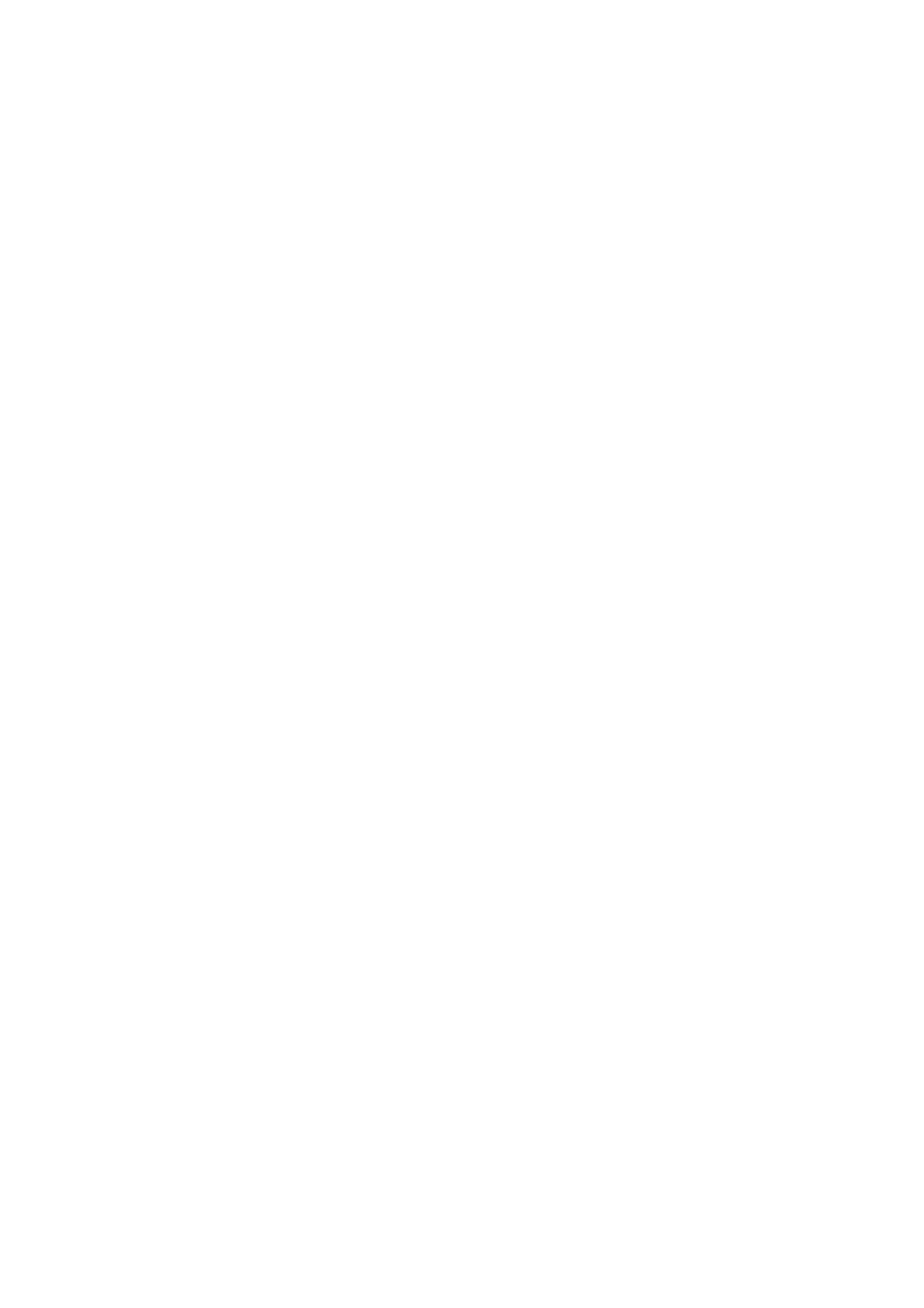# Maximum relative distance between symmetric rank-two and rank-one tensors

Henrik Eisenmann<sup>∗</sup> André Uschmajew<sup>∗</sup>

#### Abstract

It is shown that the relative distance in Frobenius norm of a real symmetric order-d tensor of rank two to its best rank-one approximation is upper bounded by  $\sqrt{1-(1-1/d)^{d-1}}$ . This is achieved by determining the minimal possible ratio between spectral and Frobenius norm for symmetric tensors of border rank two, which equals  $(1 - 1/d)^{(d-1)/2}$ . These bounds are also verified for nonsymmetric tensors of order  $d = 3$ .

# 1 Introduction

It is a well-known fact that the minimal possible ratio between spectral and Frobenius norm of a real  $n \times n$  matrix is  $1/\sqrt{n}$ , and is achieved for any matrix with identical singular values, that is, for multiples of orthogonal matrices. Since the spectral norm of a matrix measures the length of its best rank-one approximation, this statement has the geometric meaning that orthogonal matrices achieve the largest possible relative distance to rank-one matrices. More generally, using singular value decomposition, one can show that the minimal ratio between spectral and Frobenius norm of a rank-k matrix is  $1/\sqrt{k}$  and is achieved when all nonzero singular values are equal.

There has been considerable interest in determining the minimal possible ratio between spectral norm  $||A||_{\sigma}$  and Frobenius norm  $||A||_{F}$  of an  $n_1 \times \cdots \times n_d$  tensor A; see, e.g., [\[14,](#page-15-0) [10,](#page-15-1) [8,](#page-15-2) [12,](#page-15-3) [13,](#page-15-4) [1\]](#page-14-0). As in the matrix case, this ratio measures the distance of A to the set of rank-one tensors, and is hence of both theoretical and practical relevance in problems of low-rank approximation and entanglement. The precise relation between the spectral norm of A and its distance to rank-one tensors is as follows:

<span id="page-2-0"></span>
$$
\min_{\text{rank } B \le 1} \frac{\|A - B\|_F}{\|A\|_F} = \sqrt{1 - \frac{\|A\|_\sigma^2}{\|A\|_F^2}}.\tag{1}
$$

Therefore, the minimal possible ratio  $||A||_{\sigma}$ / $||A||_F$  that can be achieved is also called the best rank-one approximation ratio of the given tensor space [\[14\]](#page-15-0). By [\(1\)](#page-2-0), it expresses the maximum relative distance of a tensor to the set of rank-one tensors.

Despite some recent progress achieved in the aforementioned references and others, determining the best rank-one approximation ratio for tensors remains a difficult problem in general and is largely open. One reason is the lack of a suitable analog to the singular value decomposition. Moreover, the best rank-one approximation ratio of tensors usually differs over the real and complex field, as well as for nonsymmetric and symmetric tensors of the same size.

The available results in the literature focus on the best rank-one approximation ratio in the full tensor space. As for matrices, it would however also be useful to estimate its value in dependence of the tensor rank. In this work we take a first step in this direction. We determine the minimal

<sup>∗</sup>Max Planck Institute for Mathematics in the Sciences, 04103 Leipzig, Germany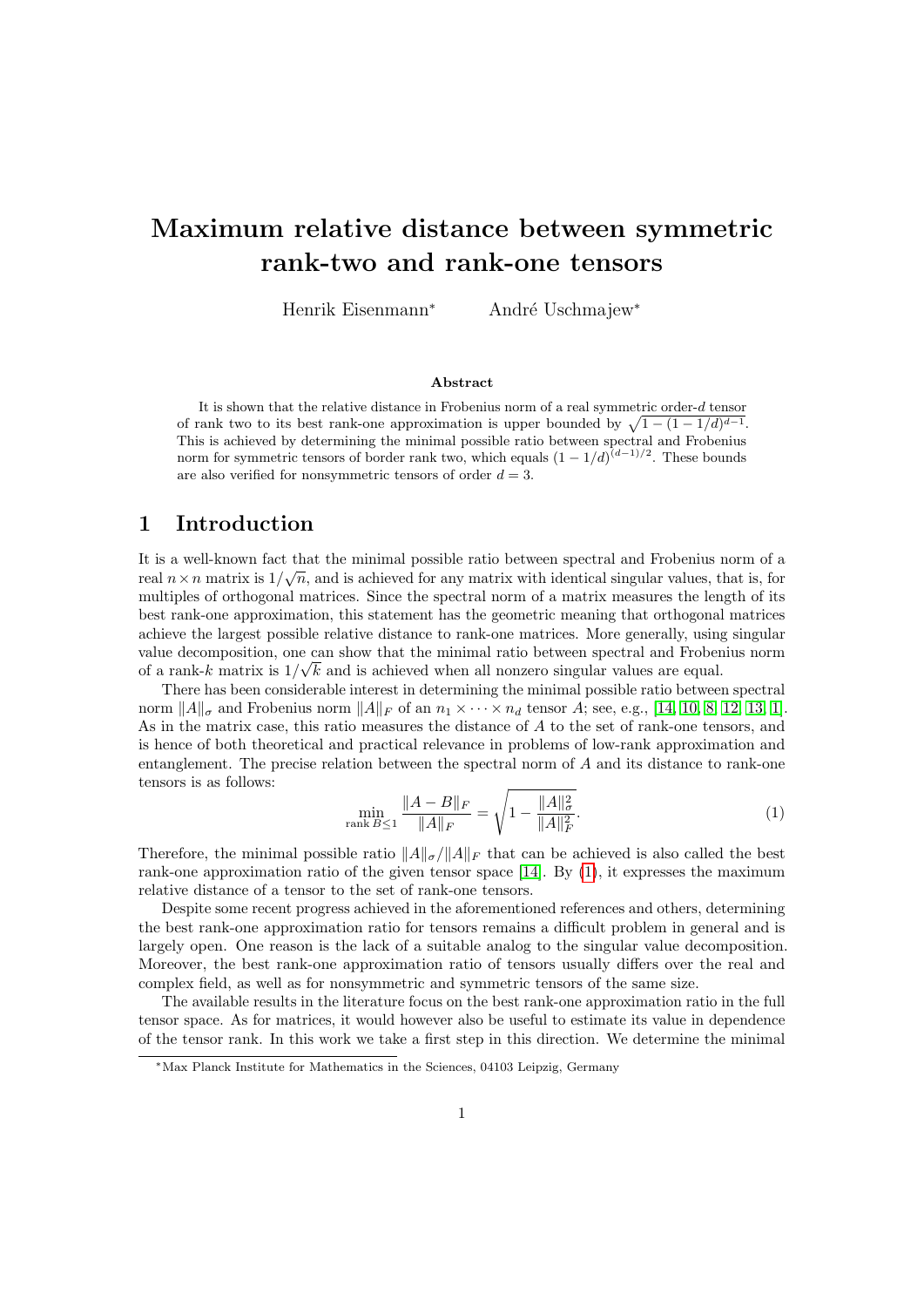ratio between spectral and Frobenius norm of real symmetric rank-two tensors of any order, as √ well as for general real rank-two tensors of order three. For matrices, this value equals  $1/\sqrt{2}$ . For tensors one should also take into account that the set of tensors of rank at most two is not closed. Our main result is on symmetric tensors and reads as follows.

<span id="page-3-0"></span>**Theorem 1.1.** Let A be a real symmetric tensor of order  $d \geq 3$  and rank at most two. Then

<span id="page-3-1"></span>
$$
||A||_{\sigma} > \left(1 - \frac{1}{d}\right)^{\frac{d-1}{2}} ||A||_{F}
$$
 (2)

and this bound is sharp. In particular,

$$
\min_{\substack{A \neq 0 \\ \text{branch } A \le 2}} \frac{\|A\|_{\sigma}}{\|A\|_{F}} = \left(1 - \frac{1}{d}\right)^{\frac{d-1}{2}},
$$

where brank denotes border rank, and the minimum is taken over real symmetric tensors. Up to orthogonal transformation and scaling the minimum is achieved only for the tensor

$$
W_d = \lim_{t \to 0} \frac{1}{t} \left[ (e_1 + te_2)^d - e_1^d \right] = de_1^{d-1} e_2.
$$

Note that while for symmetric tensors the notions of rank and symmetric rank are not the same in general [\[15\]](#page-15-5), they coincide for rank-two tensors, see, e.g., [\[17\]](#page-15-6). The proof of Theorem [1.1](#page-3-0) constitutes the main part of this work and will be given in section [2.](#page-5-0)

Due to the relation [\(1\)](#page-2-0) the theorem above is equivalent to the following statement on the maximum relative distance of a real symmetric rank-two tensor to the set of rank-one tensors.

**Theorem 1.2.** Let A be a real symmetric tensor of order  $d > 3$  and rank at most two. Then

$$
\min_{\text{rank } B \le 1} \frac{\|A - B\|_F}{\|A\|_F} < \sqrt{1 - \left(1 - \frac{1}{d}\right)^{d-1}}
$$

and this bound is sharp. Equality is achieved for the tensor  $W_d$  as above.

It is interesting to note that for  $d \to \infty$  our results imply

$$
\min_{\substack{A \neq 0 \\ \text{branch}(A) \le 2}} \frac{\|A\|_{\sigma}}{\|A\|_{F}} \searrow \frac{1}{\sqrt{e}} \approx 0.6065
$$

and

$$
\max_{\substack{A \neq 0 \\ \text{branch}(A) \le 2}} \min_{\text{rank } B \le 1} \frac{\|A - B\|_F}{\|A\|_F} \nearrow \sqrt{1 - \frac{1}{e}} \approx 0.7951.
$$

In particular, both quantities are bounded independently of d.

In section [3](#page-13-0) we raise the question whether the same bounds hold for general nonsymmetric tensors of rank two. We show that the answer is affirmative for third-order tensors. This result is stated in Theorem [3.2.](#page-13-1)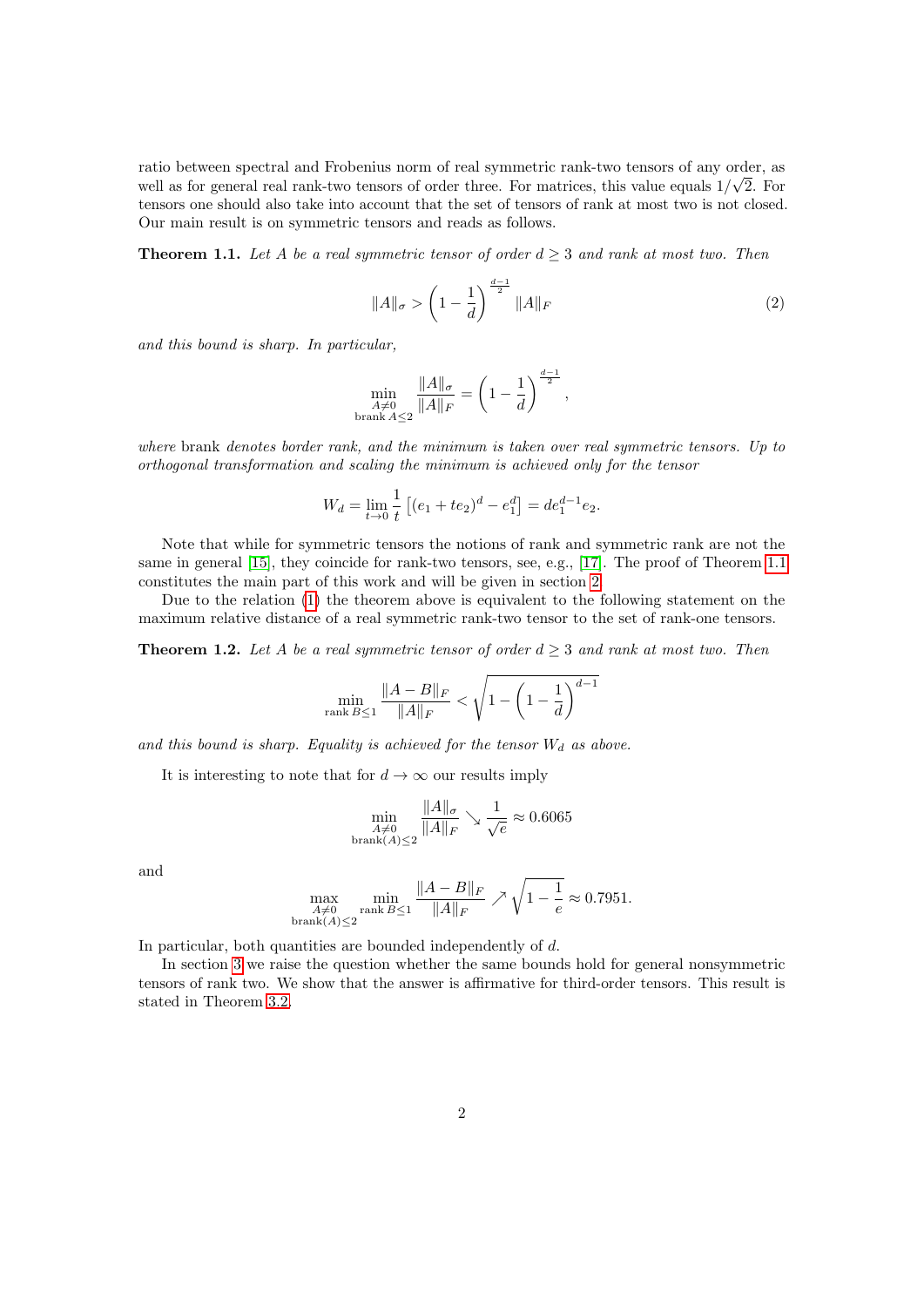#### Notation

We consider the subspace  $\text{Sym}_d(\mathbb{R}^n)$  of real symmetric  $n \times \cdots \times n$  tensors  $A = [a_{i_1,\ldots,i_d}]$  of order d. It inherits the Euclidean inner product  $\langle A, B \rangle_F = \sum_{i_1,\dots,i_d} a_{i_1\dots i_d} b_{i_1\dots i_d}$  from the ambient space, which induces the Frobenius norm via

$$
||A||_F^2 = \langle A, A \rangle_F.
$$

It will be convenient to introduce the notation

$$
\pm u^d = \pm u \otimes \cdots \otimes u
$$

for symmetric rank-one tensors, and similarly

$$
u_1u_2\ldots u_d=\frac{1}{d!}\sum_{\sigma\in\mathfrak{S}_d}u_{\sigma1}\otimes u_{\sigma2}\otimes\cdots\otimes u_{\sigma_d}
$$

for the symmetrization of a nonsymmetric rank-one tensor  $u_1 \otimes u_2 \otimes \cdots \otimes u_d$ . It equals the orthogonal projection of  $u_1 \otimes u_2 \otimes \cdots \otimes u_d$  onto  $Sym_d(\mathbb{R}^n)$ . Specifically, the notation  $u^k v^{\ell}$  denotes the symmetrization of the rank-one tensor  $u^{\otimes k} \otimes v^{\otimes \ell}$ . For symmetric rank-one tensors  $u^d$  and  $v^d$ it holds that  $\langle u^d, v^d \rangle_F = \langle u, v \rangle^d$  and, therefore,  $||u^d||_F = ||u||^d$ .

To any symmetric tensor A one associates a homogeneous polynomial

$$
p_A(u) = \sum_{i_1,\ldots,i_d} a_{i_1\ldots i_d} u_{i_1} \ldots u_{i_d} = \langle A, u^d \rangle_F.
$$

The spectral norm of A is then defined as

$$
||A||_{\sigma} = \max_{u \neq 0} \frac{1}{||u||^d} |\langle A, u^d \rangle_F| = \max_{u \neq 0} \frac{1}{||u||^d} |p_A(u)|.
$$

Due to a result of Banach [\[2\]](#page-14-1), this definition of spectral norm for symmetric tensors is consistent with the general one, which is given in  $(14)$  further below. If w is a normalized maximizer of  $\frac{1}{\|w\|^d} |p_A(w)|$ , then  $\lambda w^d$  with  $\lambda = p_A(w) = \langle A, w^d \rangle_F$  is a best symmetric rank-one approximation of  $A$  in Frobenius norm, that is, it satisfies

$$
||A - \lambda w^d||_F = \min_{u \in \mathbb{R}^n, \mu \in \mathbb{R}} ||A - \mu u^d||_F,
$$

and vice versa.

A symmetric tensor of rank at most two takes the form

$$
A = \alpha u^d - \beta v^d
$$

for vectors u, v and scalars  $\alpha, \beta \neq 0$ , and the rank is equal to two if and only if u and v are linearly independent. Note that the difference notation will turn out to be convenient later. Technically, this defines tensors of symmetric rank at most two. But since for rank two both notions of rank coincide [\[17\]](#page-15-6), we can just use the word rank throughout. It is well known that the set of tensors of rank at most two is not closed [\[7\]](#page-15-7). This is also true when restricting to symmetric tensors. The tensors in the closure are said to have border rank at most two, denoted as brank  $A \leq 2$ .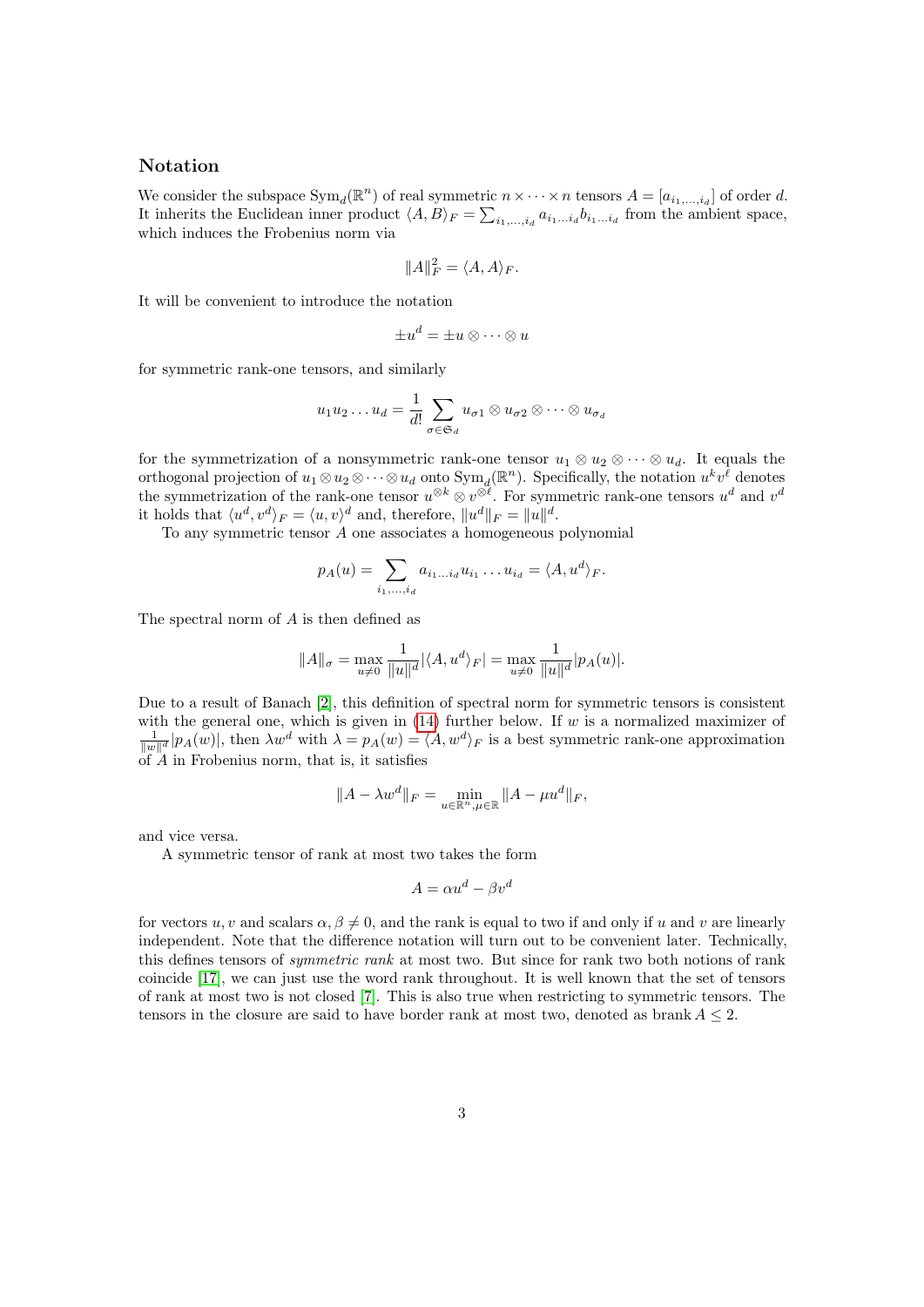# <span id="page-5-0"></span>2 Proof of the main result

For proving Theorem [1.1](#page-3-0) we will determine the infimum value of the optimization problem

<span id="page-5-2"></span>
$$
\inf_{\substack{\alpha,\beta \in \mathbb{R} \\ \|u\| = \|v\| = 1}} F(\alpha, \beta, u, v) = \frac{\|\alpha u^d - \beta v^d\|_{\sigma}^2}{\|\alpha u^d - \beta v^d\|_{F}^2}.
$$
\n(3)

Here we can always additionally assume that  $\langle u, v \rangle \ge 0$  and  $\alpha > 0$ . We will proceed in several steps. First, in section [2.1,](#page-5-1) we validate that the tensor  $W_d$ , which has symmetric border rank two, achieves equality in [\(2\)](#page-3-1). Hence the infimum in [\(3\)](#page-5-2) cannot be larger than  $(1 - \frac{1}{d})^{d-1}$ . We next consider in section [2.2](#page-5-3) the first-order necessary optimality condition for [\(3\)](#page-5-2) and show that it cannot be fulfilled for rank-two tensors admitting a unique symmetric best rank-one approximation (Proposition [2.1\)](#page-6-0). In other words, the potential candidates for achieving the infimum in [\(3\)](#page-5-2) are rank-two tensors with more than one symmetric best rank-one approximation. In section [2.3](#page-7-0) we therefore derive a criterion for a symmetric rank-two tensor to have a unique symmetric best rank-one approximation (Proposition [2.3\)](#page-7-1), and validate by hand in sections [2.4](#page-8-0) and [2.5](#page-9-0) that for tensors which do not satisfy this criterion the value of F is strictly larger than  $(1 - \frac{1}{d})^{d-1}$ . It then remains to show in section [2.6,](#page-11-0) that among the tensors of border rank two, and up to orthogonal transformation, only tensor  $W_d$  achieves the infimum. Taken together, these steps provide a complete proof of Theorem [1.1.](#page-3-0)

In our proofs we will frequently assume that  $\alpha u^d - \beta v^d \in \text{Sym}_d(\mathbb{R}^2)$  since we can always restrict to  $Sym_d(\text{span}\{u, v\})$ .

#### <span id="page-5-1"></span>2.1 The ratio for tensor  $W_d$

Recall that  $W_d = e_1^{d-1} e_2 = \frac{d}{dt} (e_1 + te_2)^d |_{t=0}$ . We have  $||W_d||_F^2 = d$ . The spectral norm is given by following optimization problem:

$$
\max dx^{d-1}y \quad \text{s.t.} \quad x^2 + y^2 = 1.
$$

The KKT conditions for this problem lead to the relation

$$
(d-1)x^{d-2}y^2 - x^d = 0,
$$

that is, either  $x = 0$ , or  $x^2 = (d-1)y^2$ . We find that  $x = \sqrt{\frac{d-1}{d}}$  and  $y = \frac{1}{\sqrt{d}}$  $\overline{\overline{d}}$  is a maximizer with the value  $||W_d||_{\sigma} = d\left(\frac{d-1}{d}\right)^{(d-1)/2} \frac{1}{\sqrt{d}}$  $\overline{\overline{d}}$ , and therefore

$$
\frac{\|W_d\|_{\sigma}^2}{\|W_d\|_F^2} = \left(1 - \frac{1}{d}\right)^{d-1}.
$$

#### <span id="page-5-3"></span>2.2 Optimality condition for symmetric rank-two tensors

The target function in [\(3\)](#page-5-2) can be written as a composition

$$
F(\alpha, \beta, u, v) = G(\varphi(\alpha, \beta, u, v))
$$

where

$$
G: Sym_d(\mathbb{R}^n) \to \mathbb{R}, \quad G(A) = \frac{\|A\|_{\sigma}^2}{\|A\|_{F}^2},
$$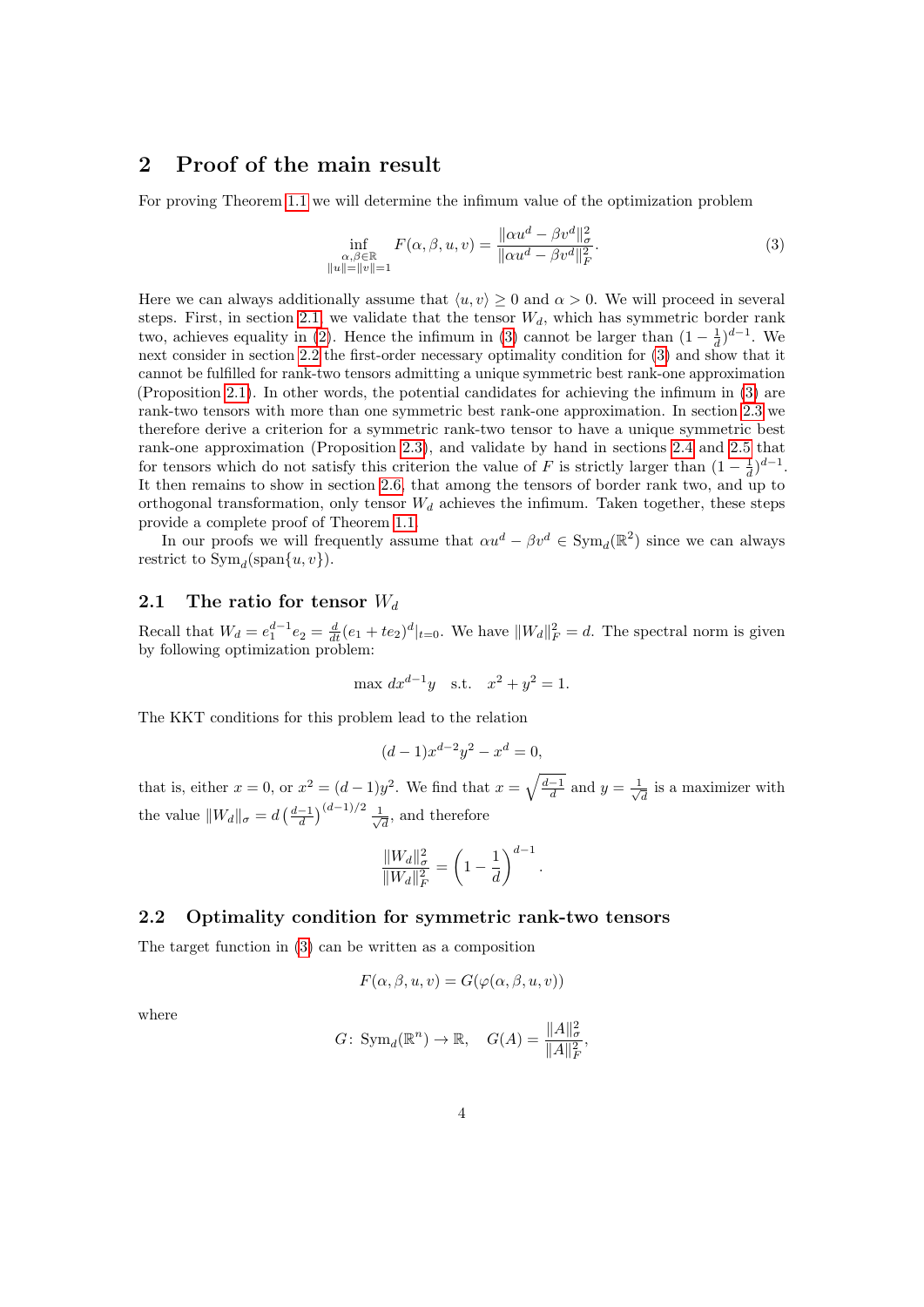and

$$
\varphi \colon \mathbb{R} \times \mathbb{R} \times \mathbb{R}^n \times \mathbb{R}^n \to \text{Sym}_d(\mathbb{R}^n), \quad \varphi(\alpha, \beta, u, v) = \alpha u^d - \beta v^d.
$$

While  $\varphi$  is smooth, the map G is not differentiable in all points. However, it is the quotient of the smooth function  $A \mapsto ||A||_F^2$  and the convex function  $A \mapsto ||A||_G^2$ . Therefore, the rules for generalized gradients of regular functions are applicable; see [\[5,](#page-14-2) Section 2.3]. It follows that the subdifferential of G in a point A can be computed using a quotient rule, which yields

$$
\partial G(A) = \frac{2||A||_{\sigma}}{||A||_F^4} [\partial (||A||_{\sigma}) ||A||_F^2 - A||A||_{\sigma}].
$$

Here  $\partial (\|A\|_{\sigma})$  denotes the subdifferential of the spectral norm in A. The derivative of  $\varphi$  equals

$$
\varphi'(\alpha,\beta,u,v)[\delta\alpha,\delta\beta,\delta u,\delta v] = u^{d-1}(\alpha d \cdot \delta u + \delta \alpha \cdot u) - v^{d-1}(d\beta \cdot \delta v + \delta \beta \cdot v),
$$

which leads to

<span id="page-6-1"></span>
$$
\partial F(\alpha, \beta, u, v)[\delta \alpha, \delta \beta, \delta u, \delta v] \n= \frac{2||A||_{\sigma}}{||A||_{F}^{4}} \langle \partial (||A||_{\sigma}) ||A||_{F}^{2} - A||A||_{\sigma}, u^{d-1}(\alpha d \cdot \delta u + \delta \alpha \cdot u) - v^{d-1}(d\beta \cdot \delta v + \delta \beta \cdot v) \rangle_{F}.
$$
\n(4)

The subdifferential of the spectral norm can be characterized as

<span id="page-6-3"></span><span id="page-6-2"></span>
$$
\partial(\|A\|_{\sigma}) = \text{conv arg max}\{\langle A, X\rangle_F : X \in \text{Sym}_d(\mathbb{R}^n), \text{ rank } X = 1, \|X\|_F = 1\},\tag{5}
$$

see [\[4,](#page-14-3) Theorem 2.1] in general, and [\[1,](#page-14-0) Section 2.3] in particular. In words,  $\partial (||A||_{\sigma})$  equals the convex hull of the normalized symmetric best rank-one approximations of A.

From [\(4\)](#page-6-1) and [\(5\)](#page-6-2) one concludes that the first-order optimality condition  $0 \in \partial F(\alpha, \beta, u, v)$ (see, e.g., [\[5,](#page-14-2) Proposition 2.3.2]) for problem [\(3\)](#page-5-2) implies that

$$
\lambda(\alpha u^d - \beta v^d) \in P_{u,v} \text{ conv } \arg \max \{ \langle \alpha u^d - \beta v^d, X \rangle_F : X \in \text{Sym}_d(\mathbb{R}^n), \text{ rank } X = 1, ||X||_F = 1 \},\tag{6}
$$

where  $P_{u,v}$  is the orthogonal projection onto the linear subspace  $\{u^{d-1}\delta u + v^{d-1}\delta v : \delta u, \delta v \in \mathbb{R}^n\}$ of  $\text{Sym}_d(\mathbb{R}^n)$ , and  $\lambda \in \mathbb{R}$  is a Lagrange multiplier.

We now show that the optimality condition [\(6\)](#page-6-3) cannot hold for tensors  $\alpha u^d - \beta v^d$  admitting a unique best symmetric rank-one approximation. This is an interesting analogy to the fact that matrices achieving a minimal ratio of spectral and Frobenius norm have equal singular values.

<span id="page-6-0"></span>**Proposition 2.1.** Let  $A = \alpha u^d - \beta v^d$  have rank two. If A has a unique best symmetric rank-one approximation, then A is not a critical point of the optimization problem [\(3\)](#page-5-2).

We use the following lemma that shows  $P_{u,v}w^d = au^{d-1}w + bv^{d-1}w$  for any  $w \in \mathbb{R}^n$  with some  $a, b \in \mathbb{R}$ .

<span id="page-6-4"></span>**Lemma 2.2.** Let  $||u|| = ||v|| = 1$ . The projection  $P_{u,v}w^d$  is given by

$$
\frac{1}{1-\langle u,v\rangle^{2d-2}}\big[(\langle u,w\rangle^{d-1}-\langle u,v\rangle^{d-1}\langle v,w\rangle^{d-1})u^{d-1}+(\langle v,w\rangle^{d-1}-\langle u,v\rangle^{d-1}\langle u,w\rangle^{d-1})v^{d-1}\big]w.
$$

Proof. This follows from the definition of orthogonal projection by a direct calculation.  $\Box$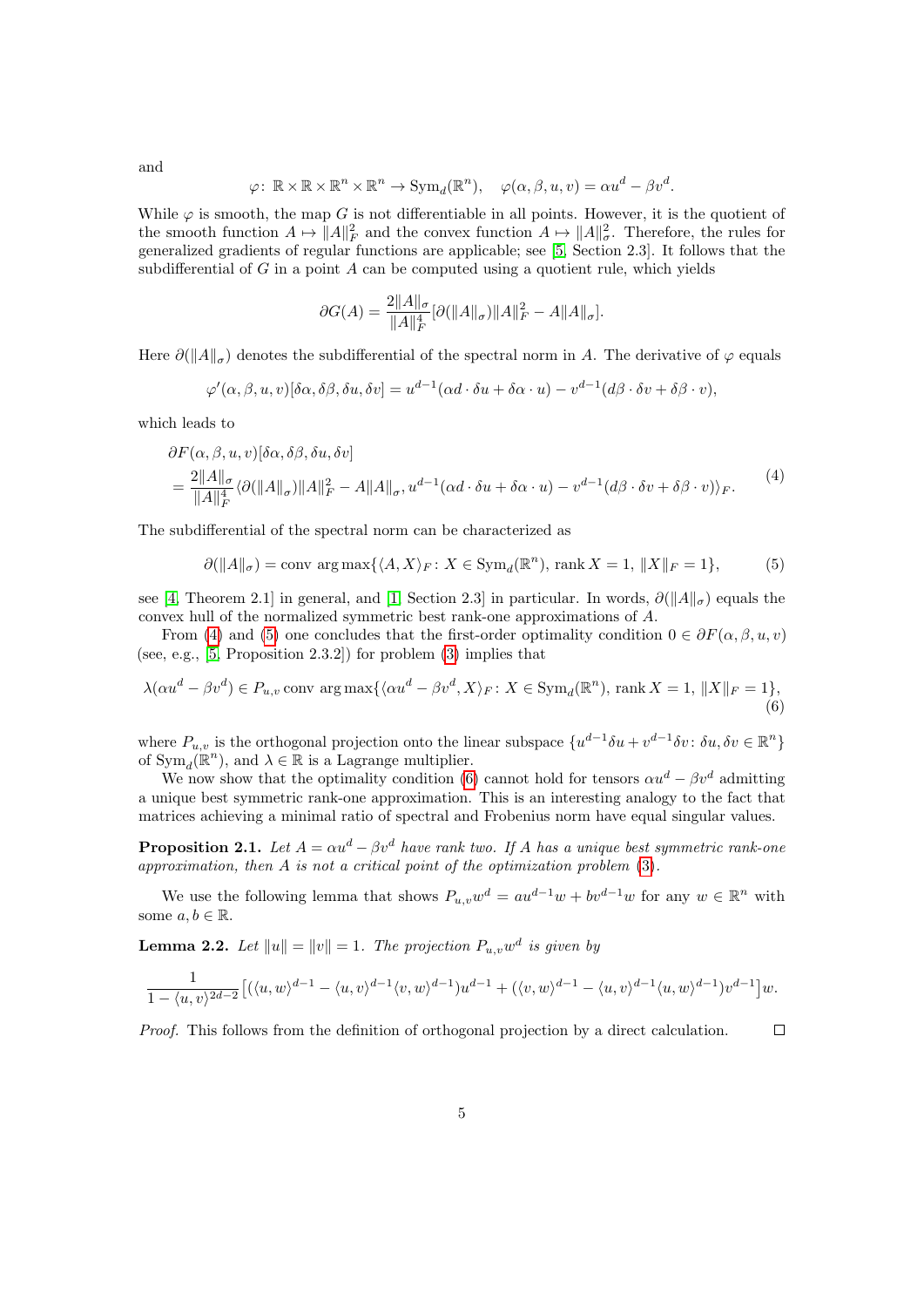*Proof of Proposition [2.1.](#page-6-0)* Let one of  $\pm w^d$  be the normalized best symmetric rank-one approximation of A. Since it is unique, the optimality condition becomes

<span id="page-7-2"></span>
$$
\lambda(\alpha u^d + \beta v^d) \in P_{u,v} w^d. \tag{7}
$$

From  $p_A(w) = \langle A, w^d \rangle_F \neq 0$  and  $A = \alpha u^d + \beta v^d \in \{u^{d-1}\delta u + v^{d-1}\delta v : \delta u, \delta v \in \mathbb{R}^n\}$  we have  $P_{u,v}w^d \neq 0$ , which excludes  $\lambda = 0$ . By Lemma [2.2,](#page-6-4)  $P_{u,v}w^d = au^{d-1}w + bv^{d-1}w$  for some  $a, b \in \mathbb{R}$ . However, since  $u$  and  $v$  are linearly independent, we have the decomposition

$$
\{u^{d-1}\delta u + v^{d-1}\delta v \colon \delta u, \delta v \in \mathbb{R}^n\} = \{u^{d-1}\delta u \colon \delta u \in \mathbb{R}^n\} \oplus \{v^{d-1}\delta v \colon \delta v \in \mathbb{R}^n\}
$$

into two complementary subspaces. Therefore,  $(7)$  would only be possible if w is both a multiple of u and v, which contradicts the linear independence of u and v.  $\Box$ 

#### <span id="page-7-0"></span>2.3 A condition for unique symmetric best rank-one approximation

We now present a class of symmetric rank-two tensors admitting unique best symmetric rank-one approximations. By the result of Proposition [2.1](#page-6-0) these can then be excluded from the further discussion on the minimal norm ratio.

#### <span id="page-7-1"></span>Proposition 2.3. Let

$$
A = \alpha u^d - \beta v^d
$$

with  $u \neq v$ ,  $||u|| = ||v|| = 1$ ,  $\langle u, v \rangle \geq 0$  and  $\alpha > \beta > 0$ . Then A has exactly one best symmetric rank-one approximation.

For the proof we require auxiliary results. One is the following fact about polynomials.

<span id="page-7-4"></span>**Lemma 2.4.** Let  $a, \gamma > 0$  and  $b \ge 0$  and  $d \ge 2$ . The equation  $x = \gamma(x - a)(x + b)^{d-1}$  has two real solutions if d is even, and three real solutions if d is odd.

*Proof.* Let  $p(x) = \gamma(x-a)(x+b)^{d-1} - x$ . Then by the intermediate value theorem, p must have at least two real zeros, namely one in the interval  $[-b, 0]$  and another one in the interval  $(a, \infty)$ . On the other hand,

$$
p'(x) = \gamma d(x+b)^{d-2} \left( x - \frac{(d-1)a - b}{d} \right) - 1,
$$

has at most two sign changes, one at a value larger than  $\frac{(d-1)a-b}{d}$  and another at one at a value smaller than  $-b$  if d is odd. Therefore, p has at most three real zeros. The statement follows from the fact that the number of real zeros of a polynomial with real coefficients has the same parity as its degree.  $\Box$ 

The second lemma narrows the possible locations of maximizers of the homogeneous form  $|p_A|$ .

<span id="page-7-3"></span>**Lemma 2.5.** Under the assumptions of Proposition [2.3,](#page-7-1) let w be a maximizer of  $|p_A(w)| =$  $\left| \langle \alpha u^d - \beta v^d, w^d \rangle_F \right|$  subject to  $||w|| = c > 0$ . Then  $|\langle u, w \rangle| \ge |\langle v, w \rangle|$ .

*Proof.* Assume to the opposite that  $|\langle u, w \rangle| < |\langle v, w \rangle|$  and without loss of generality  $\langle v, w \rangle > 0$ . Let Q be the symmetric orthogonal matrix mapping u to v and v to u (i.e.  $Q = I - z^T z$  with  $z = (u + v)/\|u + v\|$ , and let  $\overline{w} = Qw$ . Then  $\langle u, w \rangle = \langle v, \overline{w} \rangle$  and  $\langle v, w \rangle = \langle u, \overline{w} \rangle$ . By assumption, we then have

$$
\left| \langle \alpha u^d - \beta v^d, \bar{w}^d \rangle_F \right| = \langle \alpha u^d - \beta v^d, \bar{w}^d \rangle_F.
$$

If  $|\langle \alpha u^d - \beta v^d, w^d \rangle_F| = \langle \alpha u^d - \beta v^d, w^d \rangle_F$  this yields  $|\langle \alpha u^d - \beta v^d, \bar{w}^d \rangle_F| > |\langle \alpha u^d - \beta v^d, w^d \rangle_F|$ <br>(by using  $(\alpha + \beta) \langle v, w \rangle^d > (\alpha + \beta) \langle u, w \rangle^d$ ) which contradicts the optimality of w. In the other case,  $|\langle \alpha u^d - \beta v^d, w^d \rangle_F| = -\langle \alpha u^d - \beta v^d, w^d \rangle_F$ , optimality implies  $\beta(\langle u, w \rangle^d + \langle v, w \rangle^d) >$  $\alpha(\langle u, w \rangle^d + \langle v, w \rangle^d)$  which contradicts  $\alpha > \beta$ .  $\Box$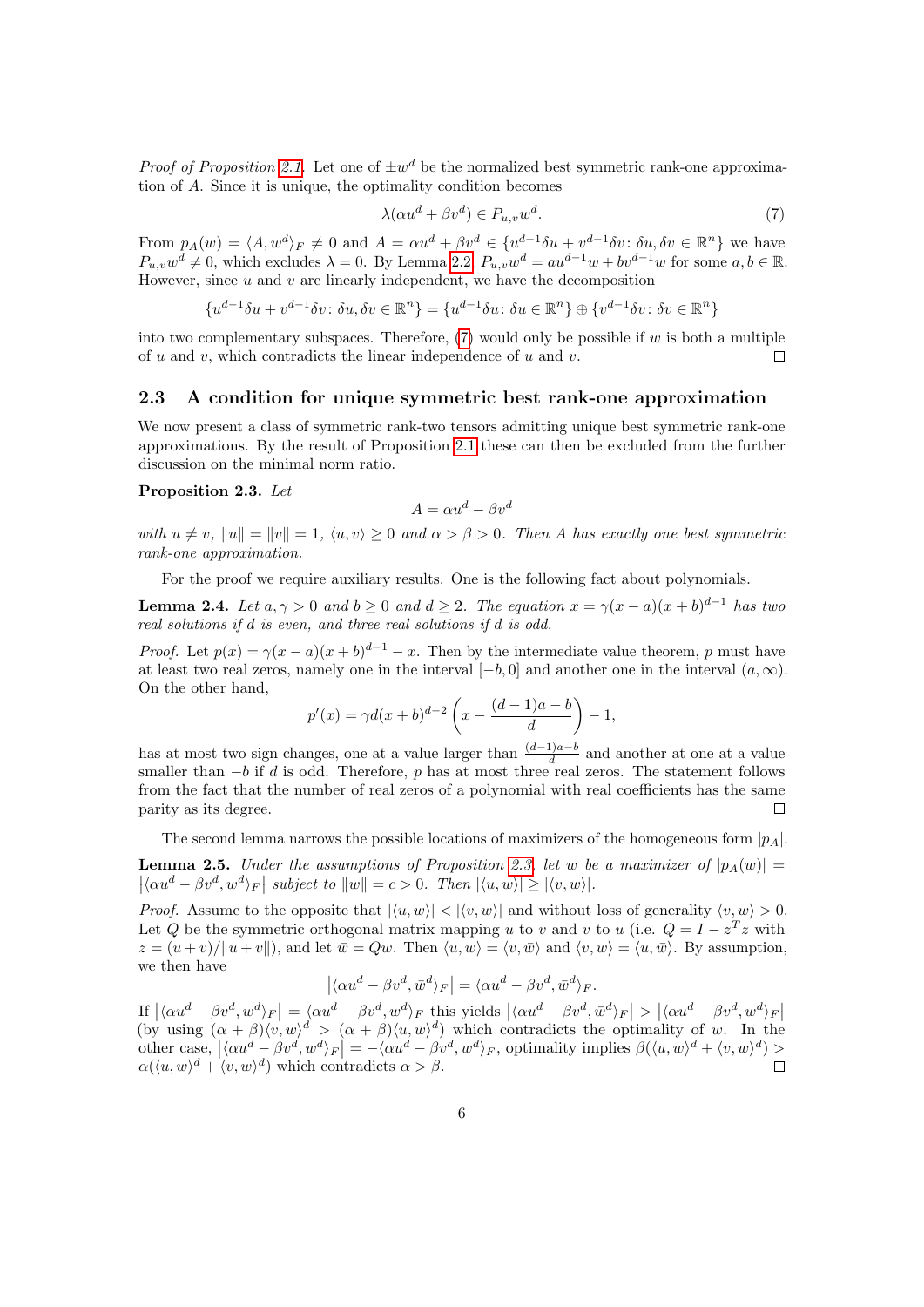We are now in the position to prove Proposition [2.3.](#page-7-1)

*Proof of Proposition [2.3.](#page-7-1)* We can assume that  $A \in Sym_d(\mathbb{R}^2)$ , so that  $u, v \in \mathbb{R}^2$ . Without loss of generality, since we can change coordinates, we can consider  $\alpha = 1, u = \begin{pmatrix} 0 \\ 1 \end{pmatrix}$ 1 ) and  $\sqrt[d]{\beta}v = \begin{pmatrix} a \\ b \end{pmatrix}$ b À with  $a > 0, b \ge 0$  (since  $\langle u, v \rangle \ge 0$ ), and  $a^2 + b^2 < 1$  (since  $\beta < \alpha = 1$ ). Writing  $w = \lambda \begin{pmatrix} x \\ y \end{pmatrix}$  $\hat{y}$  $\int$  for points on the unit circle, where  $\lambda > 0$  is a normalization constant, we then have

<span id="page-8-1"></span>
$$
p_A(w) = \lambda^d [y^d - (ax + by)^d].
$$
\n(8)

Critical points on the circle are characterized by  $\langle w, \nabla p_A(w) \rangle = 0$ , which means

$$
y^{d-1}x - (bx - ay)(ax + by)^{d-1} = 0
$$

independent of  $\lambda$ . Note that here  $y = 0$  is not possible since both a and b are nonzero. Recall that a symmetric best rank-one approximation of A is given as  $p_A(w)w^d$ , where w maximizes  $|p_A(w)|$  on the circle. Since  $p_A(-w) = (-1)^d p_A(w)$ , in order to prove the assertion it suffices to show that  $|p_A(w)|$  has exactly one maximizer w with  $y = 1$ . The optimality condition at such a w reduces to

<span id="page-8-2"></span>
$$
x = (bx - a)(ax + b)^{d-1}.
$$
\n(9)

Hence, we only need to show that there is exactly one solution  $x$  of this equation corresponding to a global maximum of  $|p_A|$  on the unit circle.

If  $y = 1$ , then  $p_A$  in [\(8\)](#page-8-1) has a zero at  $x_0 = \frac{1-b}{a}$ . Then

$$
x_0 = \frac{1-b}{a} > \frac{b-b^2-a^2}{a} = (bx_0-a)(ax_0+b)^{d-1}.
$$

This shows that [\(9\)](#page-8-2) has at least one solution  $x^* > x_0$ . We consider such a solution  $x^*$  such that the corresponding unit vector  $w = \lambda \begin{pmatrix} x^* \\ 1 \end{pmatrix}$ 1 is a local maximum of  $|p_A|$  on the unit circle. We have

$$
|\langle u, w \rangle| = \lambda < \frac{\lambda}{\sqrt[d]{\beta}} = \frac{\lambda}{\sqrt[d]{\beta}}(ax_0 - b) < \lambda \frac{1}{\sqrt[d]{\beta}}(ax^* - b) = |\langle v, w \rangle|.
$$

By Lemma [2.5,](#page-7-3) w is not a global maximum of  $|p_A|$ . If d is even, then by Lemma [2.4](#page-7-4) equation [\(9\)](#page-8-2) has exactly two solutions and therefore only one corresponds to a global maximum. If d is odd, then by the same lemma [\(9\)](#page-8-2) has three solutions. Taking into account that  $p_A$  in [\(8\)](#page-8-1) has only one zero for  $y = 1$ , one of these solutions corresponds to a local minimizer of  $|p_A|$ . Hence, there is only one global maximizer.  $\Box$ 

#### <span id="page-8-0"></span>2.4 The case  $\alpha > 0 > \beta$

We show that  $\frac{\| \alpha u^d - \beta v^d \|_q^2}{\| \alpha u^d - \beta v^d \|_F^2} \ge \frac{1}{2}$  if  $\langle u^d, v^d \rangle_F \ge 0$  and  $\alpha > 0 \ge \beta$ . This shows that for  $d > 2$  such tensors do not attain the infimum in [\(3\)](#page-5-2) since  $\frac{1}{2} > (1 - \frac{1}{d})^{d-1}$ . We formulate this statement without  $\alpha$  and  $\beta$  by removing the restriction  $||u|| = ||v|| = 1$ .

<span id="page-8-3"></span>**Proposition 2.6.** Let  $u \neq v$  and  $\langle u, v \rangle \geq 0$ . Then  $\frac{\|u^d + v^d\|_{\sigma}^2}{\|u^d + v^d\|_F^2} \geq \frac{1}{2}$ .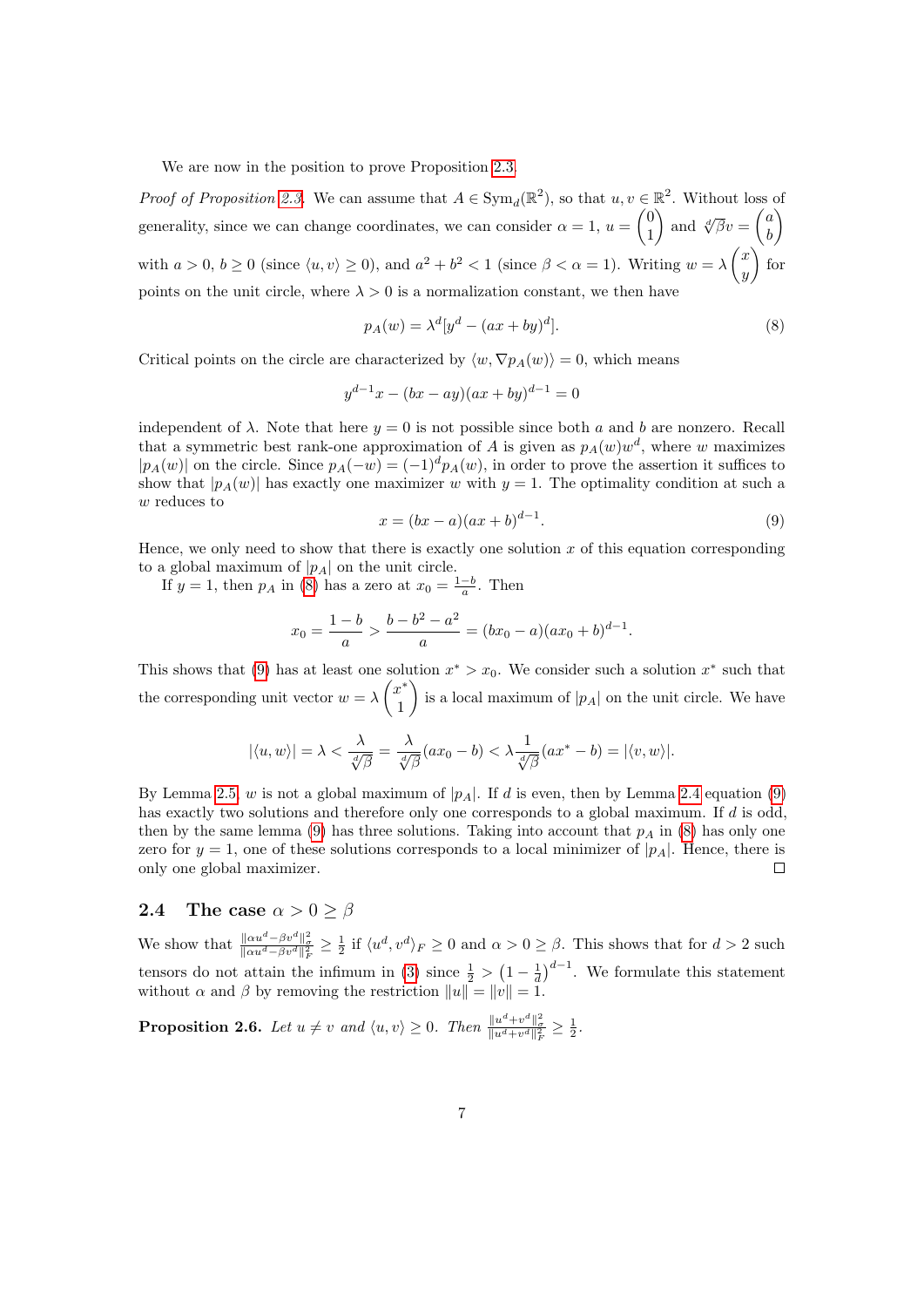*Proof.* We can assume  $||u|| \ge ||v||$ . Using that  $||u^d + v^d||_{\sigma} \ge \langle u^d + v^d, \frac{u^d}{||u||^d}\rangle_F$ , we have

$$
\frac{\|u^d + v^d\|_{\sigma}^2}{\|u^d + v^d\|_{F}^2} \ge \frac{\|u\|^{2d} + 2\langle u, v \rangle^d + \left(\frac{\langle u, v \rangle}{\|u\|}\right)^{2d}}{\|u\|^{2d} + 2\langle u, v \rangle^d + \|v\|^{2d}} = 1 - \frac{\|v\|^{2d} - \left(\frac{\langle u, v \rangle}{\|u\|}\right)^{2d}}{\|u\|^{2d} + 2\langle u, v \rangle^d + \|v\|^{2d}} \ge 1 - \frac{\|v\|^{2d}}{2\|v\|^{2d}} = \frac{1}{2},
$$
as asserted.

as asserted.

### <span id="page-9-0"></span>2.5 The case  $\alpha = \beta > 0$

In this section we verify by a direct calculation that the infimum in [\(3\)](#page-5-2) is not attained for the difference of two rank-one tensors with the same norm, i.e. when  $\alpha = \beta$  in [\(3\)](#page-5-2).

<span id="page-9-1"></span>**Proposition 2.7.** Let  $u \neq v$ ,  $||u|| = ||v|| \neq 0$ ,  $\langle u, v \rangle \geq 0$  and  $d \geq 3$ . Then

$$
\frac{\|u^d-v^d\|_{\sigma}^2}{\|u^d-v^d\|_{F}^2}>\left(1-\frac{1}{d}\right)^{d-1}
$$

.

We require the following version of Jensen's inequality.

<span id="page-9-2"></span>**Lemma 2.8.** Let  $f : [a, b] \to \mathbb{R}$  be convex and continuously differentiable. If  $a + b = a' + b'$  and  $a < a' < b' < b$ , then

$$
\frac{1}{b-a}\int_a^b f(x)\,dx \ge \frac{1}{b'-a'}\int_{a'}^{b'} f(x)\,dx \ge f\left(\frac{a+b}{2}\right).
$$

The inequalities are strict if  $f$  is strictly convex.

*Proof.* Without loss of generality let  $a = -b$  and  $a' = -b'$ . Then using substitution we have

$$
\frac{1}{b} \int_{-b}^{b} f(x) dx = \frac{1}{b'} \int_{-b'}^{b'} f\left(\frac{b}{b'}x\right) - f(x) + f(x) dx
$$
  
= 
$$
\frac{1}{b'} \int_{-b'}^{b'} f(x) dx + \frac{1}{b'} \int_{0}^{b'} \int_{x}^{\frac{bx}{b'}} f'(y) - f'(-y) dy dx \ge \frac{1}{d} \int_{-b'}^{b'} f(x) dx,
$$

by monotonicity of the derivative of a convex function. This shows the first of the asserted inequalities. The second inequality is just Jensen's inequality, noting that  $\frac{a+b}{2} = \frac{a'+b'}{2}$  $rac{+b'}{2}$ . If f is strictly convex, then  $f'$  is strictly monotone and the inequalities are strict.  $\Box$ 

*Proof of Proposition [2.7.](#page-9-1)* We can assume that  $A \in Sym_d(\mathbb{R}^2)$ , so that  $u, v \in \mathbb{R}^2$ . After rotation and rescaling we have  $u = \begin{pmatrix} 1 \\ 1 \end{pmatrix}$ t ) and  $v = \begin{pmatrix} 1 \\ 1 \end{pmatrix}$  $-t$ with  $t \in (0,1]$ . Then

<span id="page-9-3"></span>
$$
||u^{d} - v^{d}||_{F}^{2} = 2(1+t^{2})^{d} - 2(1-t^{2})^{d} =: g(t).
$$
\n(10)

First, we apply the estimate

$$
||u^d - v^d||_{\sigma} \ge \left\langle u^d - v^d, \frac{u^d}{||u||^d} \right\rangle_F = \frac{(1+t^2)^d - (1-t^2)^d}{\sqrt{1+t^2}^d},
$$

which yields

$$
\frac{\|u^d - v^d\|_{\sigma}^2}{\|u^d - v^d\|_{F}^2} \ge \frac{(1+t^2)^d - (1-t^2)^d}{2(1+t^2)^d} = \frac{1}{2}\left(1 - \left(\frac{1-t^2}{1+t^2}\right)^d\right).
$$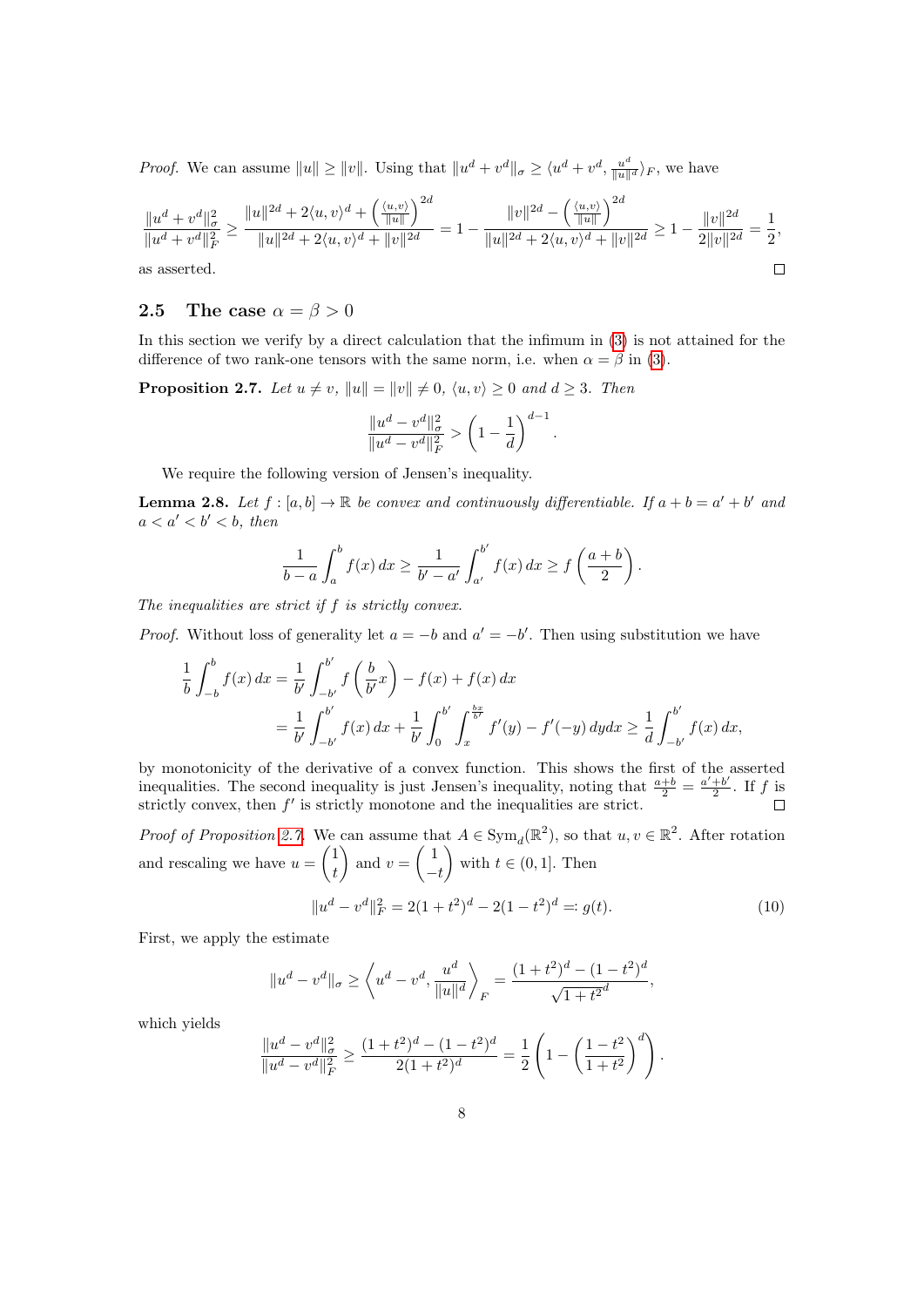The right-hand side is monotonically increasing in the interval  $(0, 1]$ . For  $t = \sqrt{\frac{1}{d-1}}$  it equals

$$
\frac{1}{2}\left(1-\left(\frac{d-2}{d}\right)^d\right) = \frac{d^d - (d-2)^d}{2d^d}.
$$

This value is larger than  $\left(1 - \frac{1}{d}\right)^{d-1} = \left(\frac{d-1}{d}\right)^{d-1}$  since, using Lemma [2.8](#page-9-2) with  $f(t) = t^{d-1}$ , it holds that  $d^d - (d-2)^d > 2d(d-1)^{d-1}$  for  $d \geq 3$ . This shows that

$$
\frac{\|u^d - v^d\|_{\sigma}^2}{\|u^d - v^d\|_{F}^2} > \left(1 - \frac{1}{d}\right)^{d-1}
$$

for all  $t \in \left[\sqrt{\frac{1}{d-1}}, 1\right]$ . It hence remains to verify this inequality for all  $t \in \left(0, \sqrt{\frac{1}{d-1}}\right)$ , which is a little bit more involved. The starting point is another lower bound for the spectral norm, namely

$$
||u^d - v^d||_{\sigma} \ge \left\langle u^d - v^d, \left(\frac{\sqrt{(d-1)/d}}{1/\sqrt{d}}\right)^d \right\rangle_F = \frac{1}{\sqrt{d}} \left(\left(\sqrt{d-1} + t\right)^d - \left(\sqrt{d-1} - t\right)^d\right) =: h(t).
$$

Note that  $\frac{u^d - v^d}{\|u^d - v^d\|}$  $\frac{u^d - v^d}{\|u^d - v^d\|_F}$   $\to \frac{W_d}{\|W_d\|_F}$  for  $t \to 0$ . This can be seen by taking the limit of  $\frac{u^d - v^d}{t}$  $\frac{-v^{\alpha}}{t}$  and noting that  $g(t) = ||u^d - v^d||_F^2$  is of order  $t^2$  by [\(10\)](#page-9-3). We therefore have

$$
\lim_{t \to 0} \frac{h(t)^2}{g(t)} = \left\langle \frac{W_d}{\|W_d\|_F}, \left(\frac{\sqrt{(d-1)/d}}{1/\sqrt{d}}\right)^d \right\rangle_F^2 = \frac{\|W_d\|_{\sigma}^2}{\|W_d\|_F^2} = \left(1 - \frac{1}{d}\right)^{d-1},
$$

where the second and third equalities have been shown in section [2.1.](#page-5-1) We now claim that

$$
\frac{d}{dt}\frac{h(t)^2}{g(t)} > 0 \text{ for } t \in \left(0, \sqrt{\frac{1}{d-1}}\right)
$$

which then proves the assertion. This claim is equivalent to the positivity of

$$
\frac{\sqrt{d}^{d}}{4d} (2h'(t)g(t) - g'(t)h(t)) = \left[ \left(\sqrt{d-1} + t\right)^{d-1} + \left(\sqrt{d-1} - t\right)^{d-1} \right] \left[ (1+t^2)^d - (1-t^2)^d \right] - t \left[ \left(\sqrt{d-1} + t\right)^d - \left(\sqrt{d-1} - t\right)^d \right] \left[ (1+t^2)^{d-1} + (1-t^2)^{d-1} \right].
$$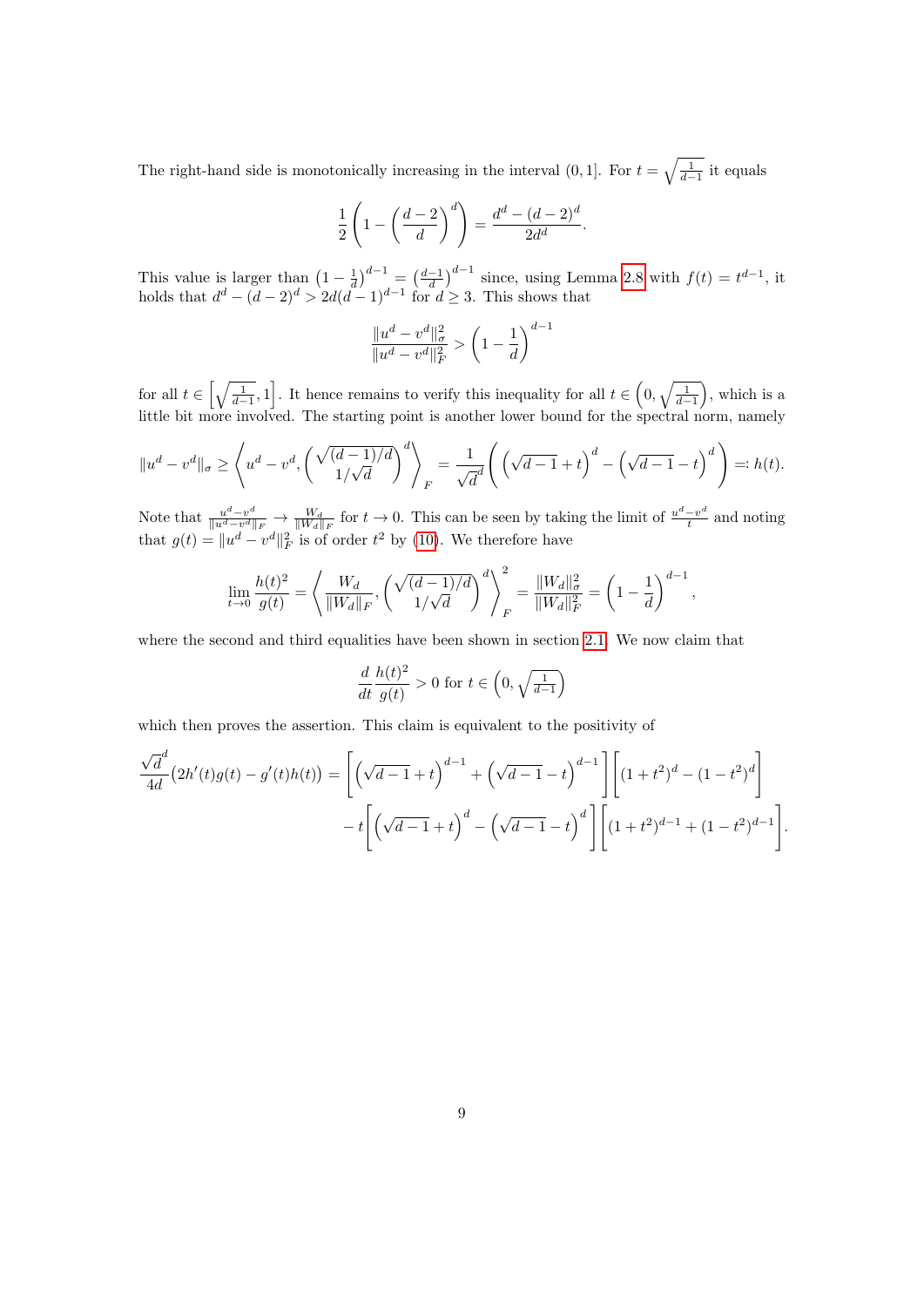Elementary manipulations give

$$
\frac{\sqrt{d}}{4d} (2h'(t)g(t) - g'(t)h(t))
$$
\n
$$
= \left[ \left( \sqrt{d-1} + t \right)^{d-1} (1+t^2)^{d-1} - \left( \sqrt{d-1} - t \right)^{d-1} (1-t^2)^{d-1} \right] \left( 1 - t\sqrt{d-1} \right)
$$
\n
$$
- \left[ \left( \sqrt{d-1} + t \right)^{d-1} (1-t^2)^{d-1} - \left( \sqrt{d-1} - t \right)^{d-1} (1+t^2)^{d-1} \right] \left( 1 + t\sqrt{d-1} \right)
$$
\n
$$
= \left[ \left( \underbrace{\sqrt{d-1} + t + t^2 \sqrt{d-1} + t^3}_{=:b} \right)^{d-1} - \left( \underbrace{\sqrt{d-1} - t - t^2 \sqrt{d-1} + t^3}_{=:a} \right)^{d-1} \right] \left( 1 - t\sqrt{d-1} \right)
$$
\n
$$
- \left[ \left( \underbrace{\sqrt{d-1} + t - t^2 \sqrt{d-1} - t^3}_{=:b} \right)^{d-1} - \left( \underbrace{\sqrt{d-1} - t + t^2 \sqrt{d-1} - t^3}_{=:a} \right)^{d-1} \right] \left( 1 + t\sqrt{d-1} \right).
$$
\n(11)

Note that for  $t \in \left(0, \sqrt{\frac{1}{d-1}}\right)$  we have  $b > b' > a' > a$  and

<span id="page-11-1"></span>
$$
b - a = 2t \left(1 + t\sqrt{d-1}\right), \quad b' - a' = 2t \left(1 - t\sqrt{d-1}\right).
$$

Therefore with  $f(t) = (d-1)t^{d-2}$ , we can rewrite [\(11\)](#page-11-1) as

$$
\frac{1}{4d}\sqrt{d}^{d}(2h'(t)g(t)-g'(t)h(t))=\frac{1}{2t}\left[(b'-a')\int_{a}^{b}f(x)\,dx-(b-a)\int_{a'}^{b'}f(x)\,dx\right].
$$

Moreover,

$$
\frac{a+b}{2} = \sqrt{d-1} + 2t^3 > \sqrt{d-1} - 2t^3 = \frac{a'+b'}{2},
$$

and therefore  $a'' := \frac{a+b-(b'-a')}{2} > a' > a$  and  $b > b'' := \frac{a+b+(b'-a')}{2} > b'$ . Since  $a'' + b'' = a + b$ and  $a'' - b'' = a' - b'$ , Lemma [2.8](#page-9-2) yields

$$
(b'-a')\int_a^b f(x)\,dx \ge (b-a)\int_{a''}^{b''} f(x)\,dx > (b-a)\int_{a'}^{b'} f(x)\,dx,
$$

where the second inequality follows from monotonicity of f. This shows that [\(11\)](#page-11-1) is positive.  $\Box$ 

#### <span id="page-11-0"></span>2.6 Tensors of border rank two

<span id="page-11-2"></span>We now consider tensors lying on the boundary of the set of symmetric rank-two tensors. **Proposition 2.9.** Let A be a limit of symmetric rank-two tensors and rank  $A > 2$ . Then

$$
\frac{\|A\|_{\sigma}^2}{\|A\|_{F}^2} \ge \left(1 - \frac{1}{d}\right)^{d-1} = \frac{\|W_d\|_{\sigma}^2}{\|W_d\|_{F}^2}
$$

and equality is attained if and only if  $A = u^{d-1}v$  for some orthogonal u and v, that is, for tensors arising from scaling and orthogonal transformations of tensor  $W_d$ .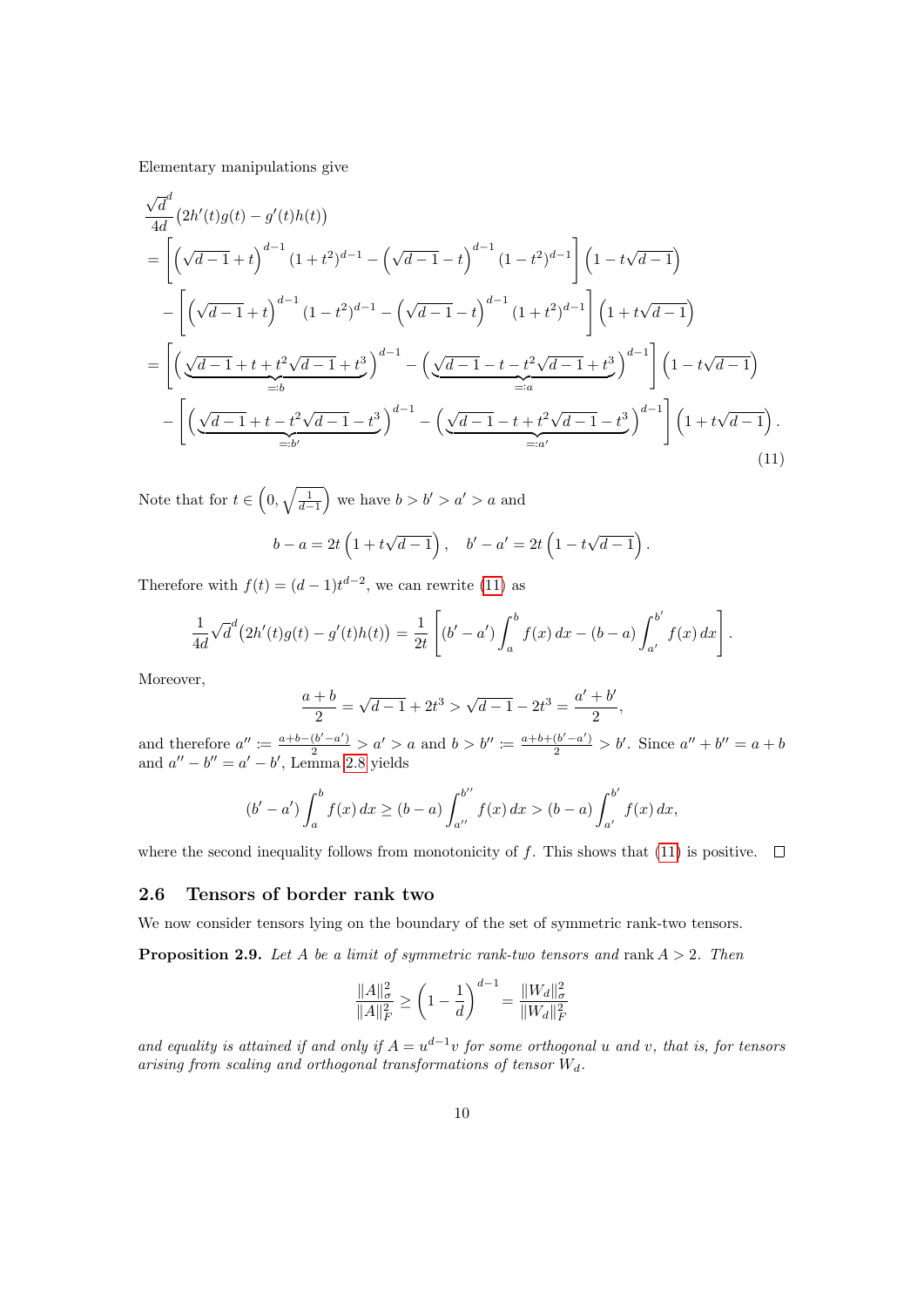The boundary of rank-two tensors is well studied. We require the following well-known parametrization, see, e.g., [\[3\]](#page-14-4). We offer a self-contained proof for completeness.

<span id="page-12-0"></span>**Lemma 2.10.** Let A be a limit of symmetric rank-two tensors and rank  $A > 2$ . Then A is of the form

$$
A = au^d + bdu^{d-1}v
$$

with  $\langle u, v \rangle = 0$  and  $||u|| = ||v|| = 1$ .

*Proof.* Let  $A_n = u_n^d \pm v_n^d$  with  $\lim_{n\to\infty} A_n = A$  or  $\lim_{n\to\infty} A_n = -A$ . It is not difficult to see that  $u_n$  and  $v_n$  must be unbounded since otherwise there is a subsequence of  $A_n$  converging to a tensor of rank at most two, contradicting rank  $A > 2$ . We write  $v_n = s_n u_n + t_n w_n$  with  $||w_n|| = 1$ and  $\langle u_n, w_n \rangle = 0$ . Then

$$
A_n = (1 \pm s_n^d)u_n^d \pm \sum_{k=1}^d \binom{d}{k} s_n^{d-k} t_n^k u_n^{d-k} w_n^k,
$$

and it can be checked that all terms are pairwise orthogonal. Hence, since  $A_n$  converges, all terms must be bounded and by passing to a subsequence we can assume that all of them converge. Due to  $||u_n|| \to \infty$  we have  $1 \pm s_n^d \to 0$  for the first term, which implies that the sequence  $s_n$ is bounded. Therefore, considering the term  $k = 1$ , the sequence  $t_n ||u_n||^{d-1}$  is bounded which automatically implies  $t_n^k ||u_n||^{d-k} \to 0$  for all  $k > 1$ . We conclude that

$$
\lim_{n \to \infty} A_n = \lim_{n \to \infty} (1 \pm s_n^d) u_n^d + \lim_{n \to \infty} ds_n^{d-1} t_n u_n^{d-1} w_n = au^d + b du^{d-1} v
$$

which proves the assertion.

Proof of Proposition [2.9.](#page-11-2) Using Lemma [2.10,](#page-12-0) scaling and orthogonal transformations, we can assume  $A = ae_1^d + bde_1^{d-1}e_2 \in \text{Sym}_d(\mathbb{R}^2)$  with  $a, b \ge 0$ . Then  $||A||_F^2 = a^2 + b^2d$  since the tensors  $e_1^d$  and  $e_1^{d-1}e_2$  are orthogonal and  $||de_1^{d-1}e_2||_F^2 = d$ . We have the following two lower bounds for the spectral norm:

<span id="page-12-1"></span>
$$
||A||_{\sigma} \ge \left\langle ae_1^d + bde_1^{d-1}e_2, \frac{1}{\sqrt{d}} \left(\frac{\sqrt{d-1}}{1}\right)^d \right\rangle_F = \frac{1}{\sqrt{d}} \left(a\sqrt{d-1}^d + bd\sqrt{d-1}^{d-1}\right) \tag{12}
$$

and

<span id="page-12-2"></span>
$$
||A||_{\sigma} \ge \langle ae_1^d + bde_1^{d-1}e_2, e_1^d \rangle_F = a.
$$
 (13)

We can restrict to tensors A with Frobenius norm  $||A||_F^2 = a^2 + b^2d = 1$  and need to show that

$$
||A||_{\sigma} > \left(1 - \frac{1}{d}\right)^{\frac{d-1}{2}}
$$

whenever  $a > 0$ . The first lower bound [\(12\)](#page-12-1) implies that this is true whenever  $b > \frac{\sqrt{d}-a\sqrt{d-1}}{d}$ . Together with  $1 = a^2 + b^2d$  and  $a, b \ge 0$  this verifies the claim for  $0 < a < \frac{2\sqrt{d(d-1)}}{2d-1}$ ther with  $1 = a^2 + b^2d$  and  $a, b \ge 0$  this verifies the claim for  $0 < a < \frac{2\sqrt{a(a-1)}}{2d-1}$ . If  $a \geq \frac{2\sqrt{d(d-1)}}{2d-1}$  $\frac{2d(a-1)}{2d-1}$ , then the second lower bound [\(13\)](#page-12-2) yields the desired estimate

$$
||A||_{\sigma}^{2} \ge a^{2} \ge \left(\frac{2\sqrt{d(d-1)}}{2d-1}\right)^{2} > \frac{d-1}{d} > \left(1 - \frac{1}{d}\right)^{d-1}
$$

for  $d \geq 3$ .

This concludes the proof of Theorem [1.1.](#page-3-0)

 $\Box$ 

 $\Box$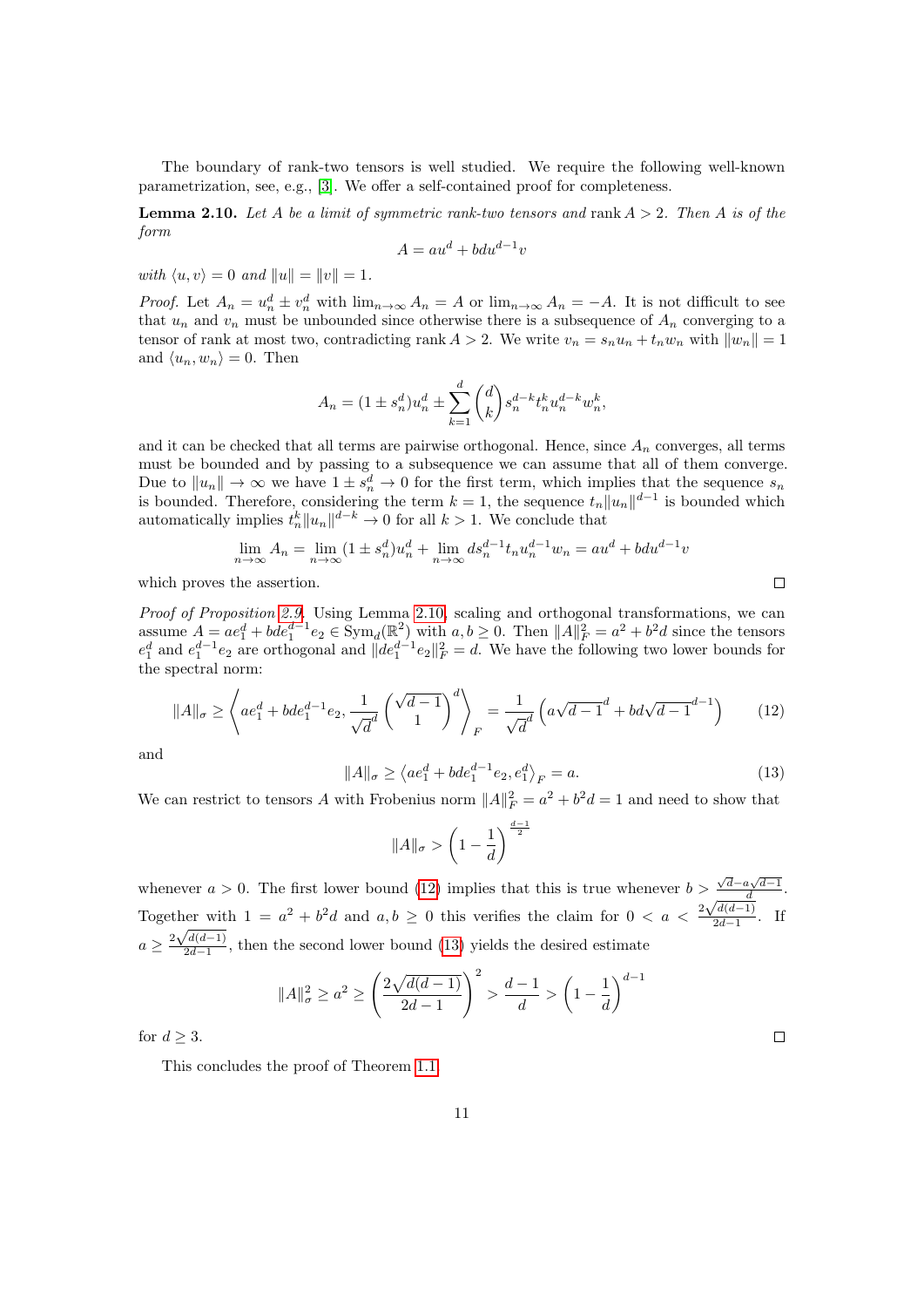# <span id="page-13-0"></span>3 Approximation ratio for nonsymmetric rank-two tensors

Recall that the spectral norm for general tensors is defined as

<span id="page-13-2"></span>
$$
||A||_{\sigma} = \max_{||u_1|| = \dots = ||u_d|| = 1} \langle A, u_1 \otimes \dots \otimes u_d \rangle_F.
$$
 (14)

The result for symmetric tensors raises the following question.

Question 3.1. Is the inequality

$$
||A||_{\sigma} > \left(1 - \frac{1}{d}\right)^{\frac{d-1}{2}} ||A||_F
$$

true for real tensors of order  $d \geq 3$  and rank at most two?

With some additional effort the results of Proposition [2.1](#page-6-0) and Lemma [2.6](#page-8-3) can be carried over to nonsymmetric tensors. However, we could neither confirm nor refute the results of sections [2.3](#page-7-0) and [2.5](#page-9-0) in the nonsymmetric case. Currently we do not know the answer to the above question in general, but we are able to confirm the inequality for  $d = 3$  using different arguments.

<span id="page-13-1"></span>**Theorem 3.2.** Let  $A \in \mathbb{R}^{n_1 \times n_2 \times n_3}$  be a real third-order tensor of rank at most two. Then

$$
||A||_{\sigma} > \frac{2}{3} ||A||_{F}.
$$

The inequality is sharp and equality is attained for the tensor  $W_3 \in \mathbb{R}^{2 \times 2 \times 2}$  (which can be embedded in  $\mathbb{R}^{n_1 \times n_2 \times n_3}$  if  $n_1, n_2, n_3 \geq 2$ ). Consequently, the maximum relative distance of a real third-order tensor of border rank two to the set of rank-one tensors is

$$
\max_{\substack{A \neq 0 \\ \text{branch } A \le 2}} \min_{\text{rank } B \le 1} \frac{\|A - B\|_F}{\|A\|_F} = \frac{\sqrt{5}}{3}.
$$

Our proof of Theorem [3.2](#page-13-1) makes use of two main tools. The first is Cayley's hyperdeterminant, which is positive if and only if a tensor in  $\mathbb{R}^{2 \times 2 \times 2}$  has real rank two [\[7,](#page-15-7) Propositions 5.9 and 5.10]. It is also known as Kruskal's polynomial [\[16\]](#page-15-8). The second one is the following characterization of real  $2 \times 2 \times 2$  tensors of spectral norm one, which is proven in [\[9,](#page-15-9) Proposition 2].

<span id="page-13-3"></span>**Lemma 3.3.** Let  $A \in \mathbb{R}^{2 \times 2 \times 2}$  be a real tensor with  $||A||_{\sigma} = 1$ . Then after an orthogonal change of basis

$$
A = \left[ \begin{array}{cc} 1 & 0 \\ 0 & b \end{array} \middle| \begin{array}{cc} 0 & a \\ c & d \end{array} \right]
$$

with  $|a|, |b|, |c| \leq 1$  and  $a^2 + b^2 + c^2 + d^2 + 2abc \leq 1$ .

*Proof of Theorem [3.2.](#page-13-1)* We can assume that  $||A||_{\sigma} = 1$  and that A is given as in Lemma [3.3.](#page-13-3) Cayley's hyperdeterminant states that rank  $A = 2$  if and only if  $d^2 + 4abc > 0$ . We therefore consider the optimization problem

$$
\max_{a,b,c,d} \|A\|_F^2 = 1 + a^2 + b^2 + c^2 + d^2
$$

subject to the constraints

$$
a^2 + b^2 + c^2 + d^2 + 2abc \le 1
$$
,  $a^2, b^2, c^2 \le 1$ ,  $d^2 + 4abc \ge 0$ .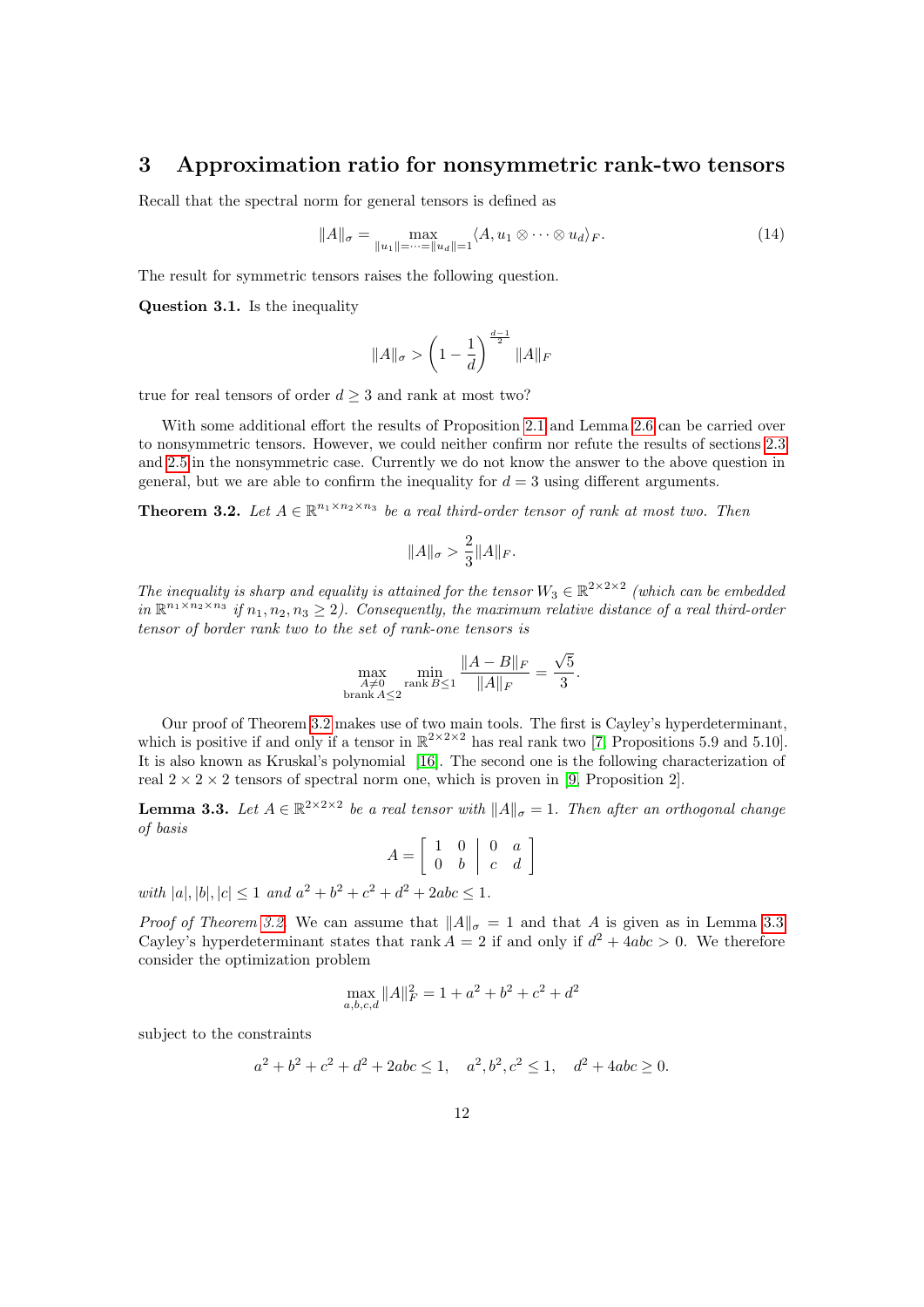The KKT conditions for this problem read

$$
\begin{pmatrix}\n2a \\
2b \\
2c \\
2d\n\end{pmatrix} + \lambda \begin{pmatrix}\n2a + 2bc \\
2b + 2ac \\
2c + 2ab \\
2d\n\end{pmatrix} + \begin{pmatrix}\n\lambda_a 2a \\
\lambda_b 2b \\
\lambda_c 2c \\
0\n\end{pmatrix} + \mu \begin{pmatrix}\n4bc \\
4ac \\
4ab \\
2d\n\end{pmatrix} = \begin{pmatrix}\n0 \\
0 \\
0 \\
0\n\end{pmatrix},
$$
\n
$$
\begin{pmatrix}\n\lambda(a^2 + b^2 + c^2 + d^2 + 2abc - 1) \\
\mu(d^2 + 4abc) \\
\lambda_a(a^2 - 1) \\
\lambda_b(b^2 - 1) \\
\lambda_c(c^2 - 1)\n\end{pmatrix} = \begin{pmatrix}\n0 \\
0 \\
0 \\
0 \\
0\n\end{pmatrix},
$$
\n
$$
\lambda, \lambda_a, \lambda_b, \lambda_c \leq 0, \quad \mu \geq 0.
$$

First assume  $a^2 = 1$ . Then  $b^2 + c^2 + d^2 + 2abc \le 0$  and  $d^2 + 4abc \ge 0$ . This is only possible if  $b = c = d = 0$  and we get  $||A||_F^2 = 2$ . The cases  $b^2 = 1$  and  $c^2 = 1$  give the same result. For the rest of the proof assume  $a^2, b^2, c^2 < 1$  and therefore  $\lambda_a = \lambda_b = \lambda_c = 0$ . If also  $\lambda = 0$ , then one easily shows  $a = b = c = d = 0$  which yields  $||A||_F = 1$ . We therefore can restrict to the case  $\lambda < 0$ . Basic calculations lead to either  $\lambda = -1$  or  $a^2 = b^2 = c^2$ . We now need to distinguish between  $\mu = 0$  and  $\mu > 0$ .

If  $\mu = 0$  and  $\lambda = -1$ , then  $ab = bc = ac = 0$  and therefore  $||A||_F^2 = 1 + a^2 + b^2 + c^2 + d^2 = 2$ . In the case  $\mu = 0$  and  $\lambda \neq -1$  we have that  $d = 0$  and  $a^2 = b^2 = c^2$  satisfies  $3a^2 \pm 2a^3 = 1$ . The possible solutions are  $a^2 = \frac{1}{4}$  or  $a^2 = 1$ , but since we assumed  $a^2 < 1$ , only the first one applies and yields  $||A||_F^2 = \frac{7}{4}$ .

Now consider  $\mu > 0$  and  $\lambda = -1$ . It follows that  $d = 0$ ,  $abc = 0$  and  $||A||_F^2 = 1 + a^2 + b^2 + c^2 = 2$ . The final case is  $\mu > 0$  and  $a^2 = b^2 = c^2$ . Then  $d^2 = -4abc$  and hence we obtain  $1 = 3a^2 - 2abc$  $3a^2 \pm a^3$ . As we have already noted this implies  $a^2 = \frac{1}{4}$ , hence  $d^2 = \frac{1}{2}$  and  $||A||_F^2 = \frac{9}{4}$ .

In conclusion, we have shown  $||A||_F^2 > \frac{9}{4}$  for tensors of rank two since equality is only achieved at the boundary  $d^2 + 4abc = 0$ .  $\Box$ 

Theorem [3.2](#page-13-1) suggests an interesting relation between results in [\[6\]](#page-15-10) and [\[11\]](#page-15-11). The authors in [\[6\]](#page-15-10) found that the minimal possible ratio of spectral and Frobenius norm among all tensors in  $\mathbb{C}^2 \otimes \mathbb{C}^2 \otimes \mathbb{C}^2$  is  $\frac{2}{3}$ , while in [\[11\]](#page-15-11) it is shown that the minimal ratio for tensors in  $\mathbb{R}^2 \otimes \mathbb{R}^2 \otimes \mathbb{R}^2$  is only  $\frac{1}{2}$ . However, Theorem [3.2](#page-13-1) states that border rank-two tensors in  $\mathbb{R}^{2 \times 2 \times 2}$  have the minimal ratio  $\frac{2}{3}$ . This might be related to the fact that tensors of real rank two and three both have positive volume in  $\mathbb{R}^2 \otimes \mathbb{R}^2 \otimes \mathbb{R}^2$ , while almost all tensors in  $\mathbb{C}^2 \otimes \mathbb{C}^2 \otimes \mathbb{C}^2$  have complex rank two.

# References

- <span id="page-14-0"></span>[1] A. Agrachev, K. Kozhasov, and A. Uschmajew. Chebyshev polynomials and best rank-one approximation ratio. SIAM J. Matrix Anal. Appl., 41(1):308–331, 2020.
- <span id="page-14-1"></span>[2] S. Banach. Über homogene Polynome in  $(L^2)$ . Studia Math., 7:36-44, 1938.
- <span id="page-14-4"></span>[3] J. Buczyński and J. M. Landsberg. On the third secant variety. J. Algebraic Combin., 40(2):475–502, 2014.
- <span id="page-14-3"></span>[4] F. H. Clarke. Generalized gradients and applications. Trans. Amer. Math. Soc., 205:247–262, 1975.
- <span id="page-14-2"></span>[5] F. H. Clarke. Optimization and nonsmooth analysis. Society for Industrial and Applied Mathematics (SIAM), Philadelphia, PA, second edition, 1990.